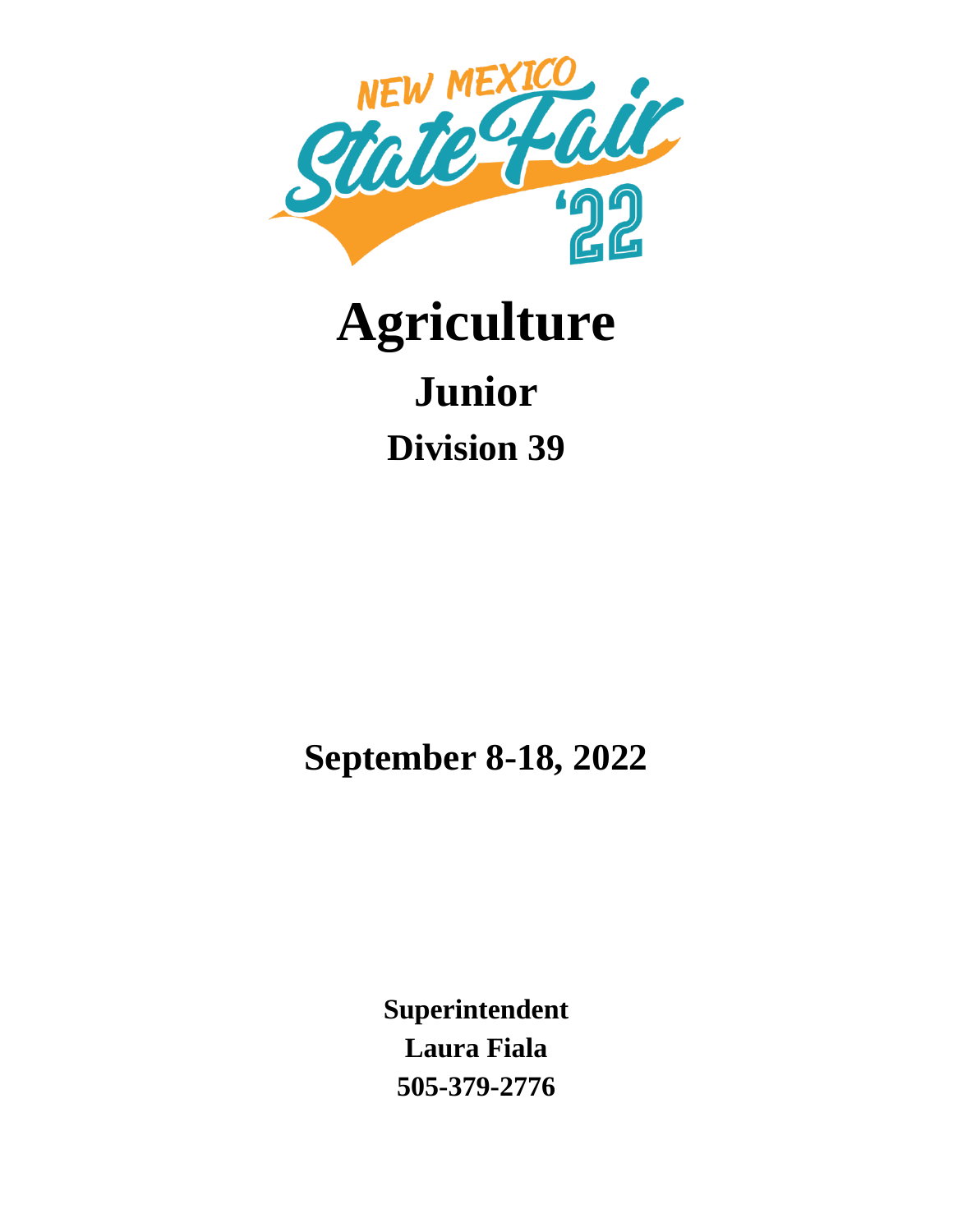# **Fruit & Vegetables Entry Dates**

# **Tuesday, September 6, 2022 - 9:00 AM - 5:00 PM Judging**

#### **Wednesday, September 7, 2022 - 9:00 AM to 12:00 PM**

**Exhibits Must be Removed Monday, September 19, 2022 from 8:00 AM to 5:00 PM.** All exhibitors must claim their entries on this deadline. Any exhibits remaining on the Fairgrounds after the designated pick up date will be considered abandoned and shall become the property of the New Mexico State Fair to be disposed of at its discretion.

#### **Special Rules**

#### **No Premiums will be paid except as expressly noted therein.**

#### **Classes subject to change**

- 1. See Junior Department and General Rules.
- 2. No one can be older than 18 to enter the Junior Agriculture Division.
- 3. No contestant will be allowed more than one entry in the same class but may enter open classes.
- 4. Exhibitor recognizes that marketing of the Fair and its grounds requires use of photography and video. Exhibitor hereby expressly grants to the Fair the irrevocable, assignable right and license to take, use and publish exhibitor images and property without the need for any other approval. Exhibitor also releases the Fair, its agents or assigns, from all claims related to the licenses that have been granted in this release.
- 5. Ribbons will be awarded in each Section.
- 6. As a participant, volunteer, or attendee, you recognize that your participation, involvement and/or attendance at any Fair event or activity includes possible exposure to and illness from infectious diseases including but not limited to COVID-19. While particular rules and personal discipline may reduce this risk, the risk of serious illness and death does exist and that you knowingly and freely assume all such risks related to illness and infectious diseases, such as COVID-19, even if arising from the negligence or fault of the Released Parties.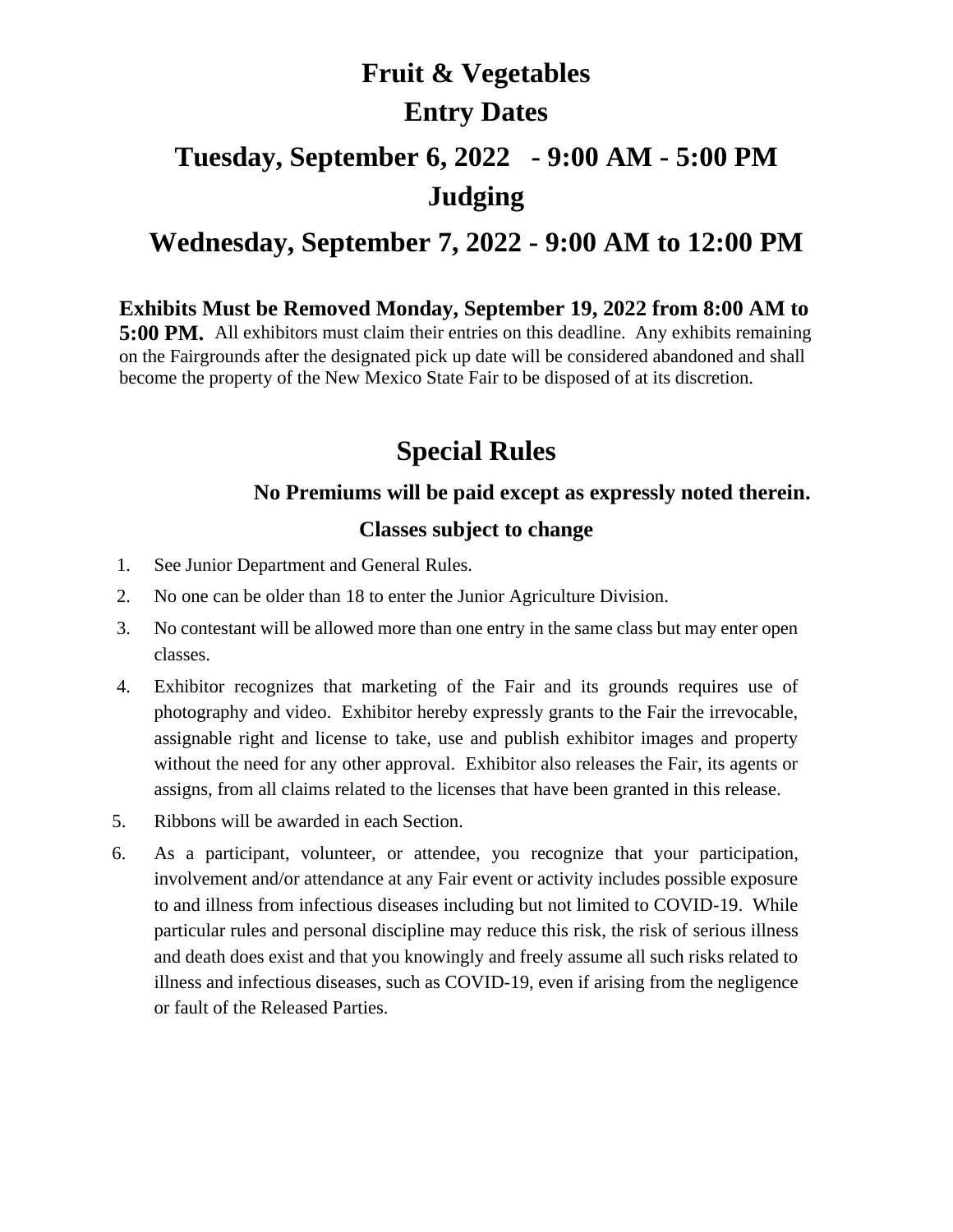### **Junior Field Crops Section 1 Classes 1-12**

All samples shall be 10 head or ears except sunflower and broomcorn.

- 1. Broomcorn, (12 heads without seed)
- 2. Corn, white dent (10 ears)
- 3. Corn, yellow dent (10 ears)
- 4. Corn, any other variety (10 ears)
- 5. Cotton, (best 3 lbs. of seed cotton)
- 6. Cotton, (best 20 open bolls)
- 7. Milo, red (10 heads)
- 8. Popcorn, Pear (10 ears)
- 9. Popcorn, Rice (10 ears)
- 10. Popcorn, Strawberry (10 ears)
- 11. Sorghum, hybrid grain, red (10 heads)
- 12. Sunflower, (3 heads)

## **Junior Large Head or Ear Grain Section 2 Classes 13-15**

- 13. Corn, any variety (1 ear)
- 14. Grain Sorghum, any variety (1 head)
- 15. Sunflower (1 head)

#### **Junior Garden Products Section 3 Classes 16-154**

- 16. Artichoke, Jerusalem (5 tubers)
- 17. Artichoke, Globe (3 heads)
- 18. Beans, snap, green (12 pods)
- 19. Beans, snap, yellow wax (12 pods)
- 20. Beans, green, lima (12 pods)
- 21. Beans, pinto (12 pods)
- 22. Beans, dry, pinto (1 qt.)
- 23. Beans, dry, lima (1 qt.)
- 24. Beans, dry, any other variety (1 qt.)
- 25. Beans, not dry, any other variety (12 pods)
- 26. Beans, purple pod (12 pods)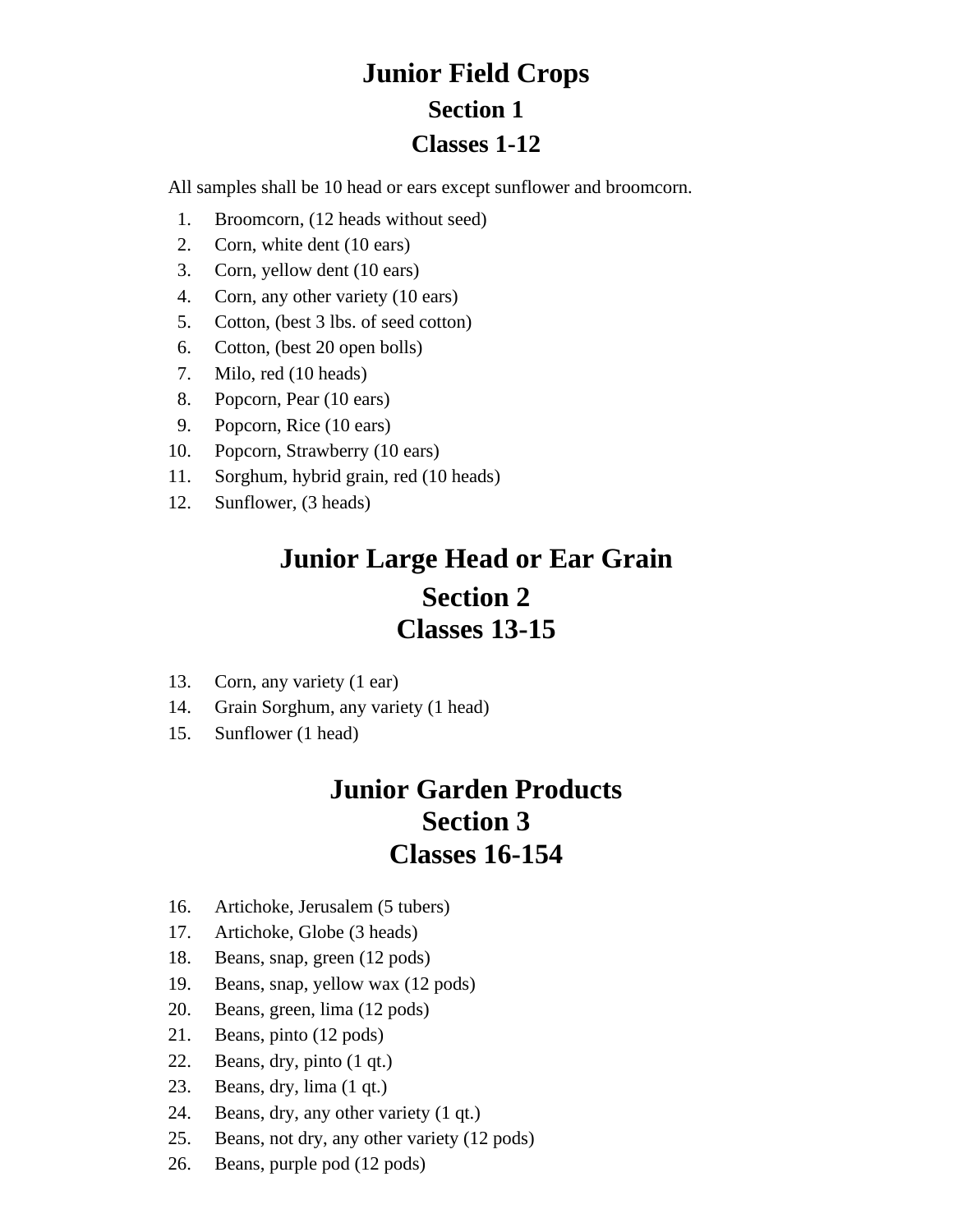- 27. Beans, yard-long (6 pods)
- 28. Beets, red, table (3 roots without tops)
- 29. Beets, any other color (3 roots without tops)
- 30. Broccoli (1 head)
- 31. Brussels Sprouts (7 heads)
- 32. Cabbage, round, green (1 head trimmed)
- 33. Cabbage, round, red (1 head trimmed)
- 34. Cabbage, flat, green (1 head trimmed)
- 35. Carrot, Imperator type (5 roots, trimmed)
- 36. Carrot, Chantenay type (5 roots, trimmed)
- 37. Carrot, Nantes type (5 roots, trimmed)
- 38. Carrot, specialty (5 roots, trimmed)
- 39. Cauliflower (3 heads with wrapper leaves)
- 40. Collards (bunch of 7 leaves)
- 41. Corn, sweet (3 ears in husks)
- 42. Cucumber, green slicing (3 fruits, 4" minimum)
- 43. Cucumber, lemon slicing (3 fruits)
- 44. Cucumber, Armenian slicing (3 fruits)
- 45. Cucumber, pickling (6 fruits, 4" maximum)
- 46. Cucumber, Gherkins (6 fruits)
- 47. Eggplant, Italian, round (3 fruits)
- 48. Eggplant, Asian, long (3 fruits)
- 49. Eggplant, Rosa Bianca (3 fruits)
- 50. Eggplant, specialty (3 fruits)
- 51. Garlic, softneck (5 bulbs, cleaned as for sale)
- 52. Garlic, hardneck (5 bulbs, cleaned as for sale)
- 53. Garlic, elephant (5 bulbs, cleaned as for sale)
- 54. Garlic, braided (18" to 24" long)
- 55. Gourds, large birdhouse/bottle type (1 fruit fresh, mature, not dried)
- 56. Gourds, dipper type (1 fruit fresh, mature, not dried)
- 57. Gourds, other (1 fruit)
- 58. Gourds, small ornamental, fresh, not dried, and mature (less than 3 inches in diameter - 5 fruits)
- 59. Gourds, large ornamental and warted (fresh, not dried, and mature 5 fruits)
- 60. Kale (bunch of 10 leaves)
- 61. Kohlrabi green or purple (3 without leaves)
- 62. Melon, Native (1 fruit)
- 63. Melon, Cantaloupe (1 fruit)
- 64. Melon, Casaba (1 fruit)
- 65. Melon, Honeydew (1 fruit)
- 66. Melon, any other variety (1 fruit)
- 67. Okra (8 pods)
- 68. Okra, red (8 pods)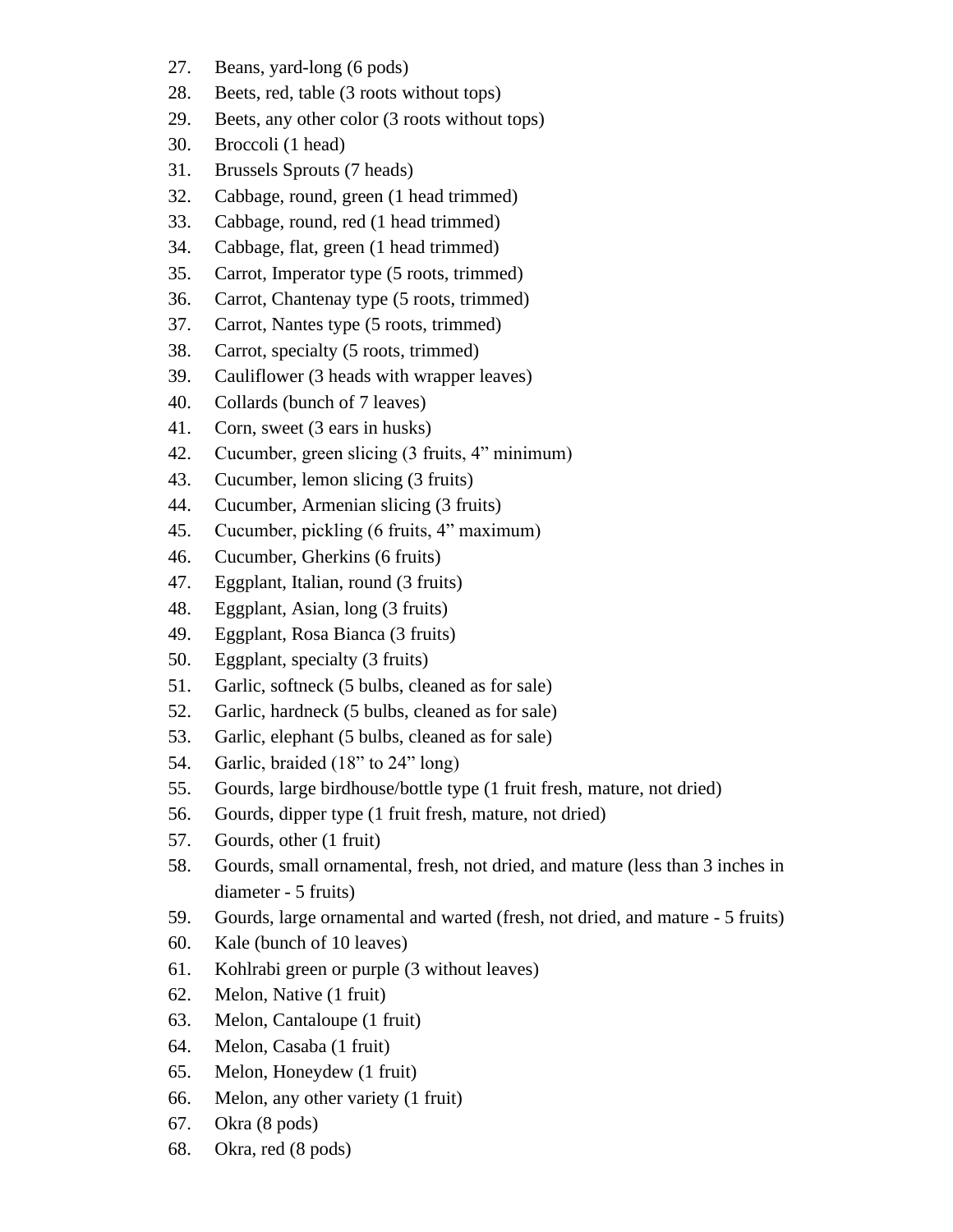- 69. Onion, dry, white globe (3 mature bulbs)
- 70. Onion, dry, white flat (3 mature bulbs)
- 71. Onion, dry, yellow, globe (3 mature bulbs)
- 72. Onion, dry, yellow flat (3 mature bulbs)
- 73. Onion, dry, red, any type (3 mature bulbs)
- 74. Onion, green (12 plants without roots, tops trimmed)
- 75. Parsnips (3 roots without tops)
- 76. Peas, green or English (12 pods)
- 77. Peas, green black-eyed (12 pods)
- 78. Peas, green southern, any other variety (12 pods)
- 79. Peas, dry black-eyed (1 qt.)
- 80. Peas, dry southern, any other variety (1 qt.)
- 81. Pepper, bell, green (3 fruits)
- 82. Pepper, bell, red (3 fruits)
- 83. Pepper, bell, yellow (3 fruits)
- 84. Pepper, bell, black (3 fruits)
- 85. Pepper, bell, any other color (3 fruits)
- 86. Pepper, sweet, Italian (6 fruits)
- 87. Pepper, sweet, other (6 fruits)
- 88. Pepper, cherry, green (6 fruits)
- 89. Pepper, cherry, red (6 fruits)
- 90. Pepper, Ancho, green (6 fruits)
- 91. Pepper, Ancho, red (6 fruits)
- 92. Pepper, native green (6 fruits)
- 93. Pepper, native red (not dry) (6 fruits)
- 94. Pepper, green chile, long-podded varieties (6 fruits)
- 95. Pepper, green chile, any variety not listed (6 fruits)
- 96. Pepper, red chile (not dry), long-podded varieties (6 fruits)
- 97. Pepper, red chile, any variety not listed (6 fruits)
- 98. Pepper, yellow chile, long-podded varieties (6 fruits)
- 99. Pepper, Cayenne, green (10 fruits)
- 100. Pepper, Cayenne, red (not dry) (10 fruits)
- 101. Pepper, Habanero, green (10 fruits)
- 102. Pepper, Habanero, orange (not dry) (10 fruits)
- 103. Pepper, Habanero, red (10 fruits)
- 104. Pepper, Jalapeno, green (10 fruits)
- 105. Pepper, Jalapeno, red (not dry) (10 fruits)
- 106. Pepper, Serrano, green (10 fruits)
- 107. Pepper, Serrano, red (10 fruits)
- 108. Pepper, green, small, pungent type (10 fruits)
- 109. Pepper, red (not dry) small, pungent type (10 fruits)
- 110. Pepper, yellow, small, pungent type (10 fruits)
- 111. Pepper, any other color, small, pungent type (10 fruits)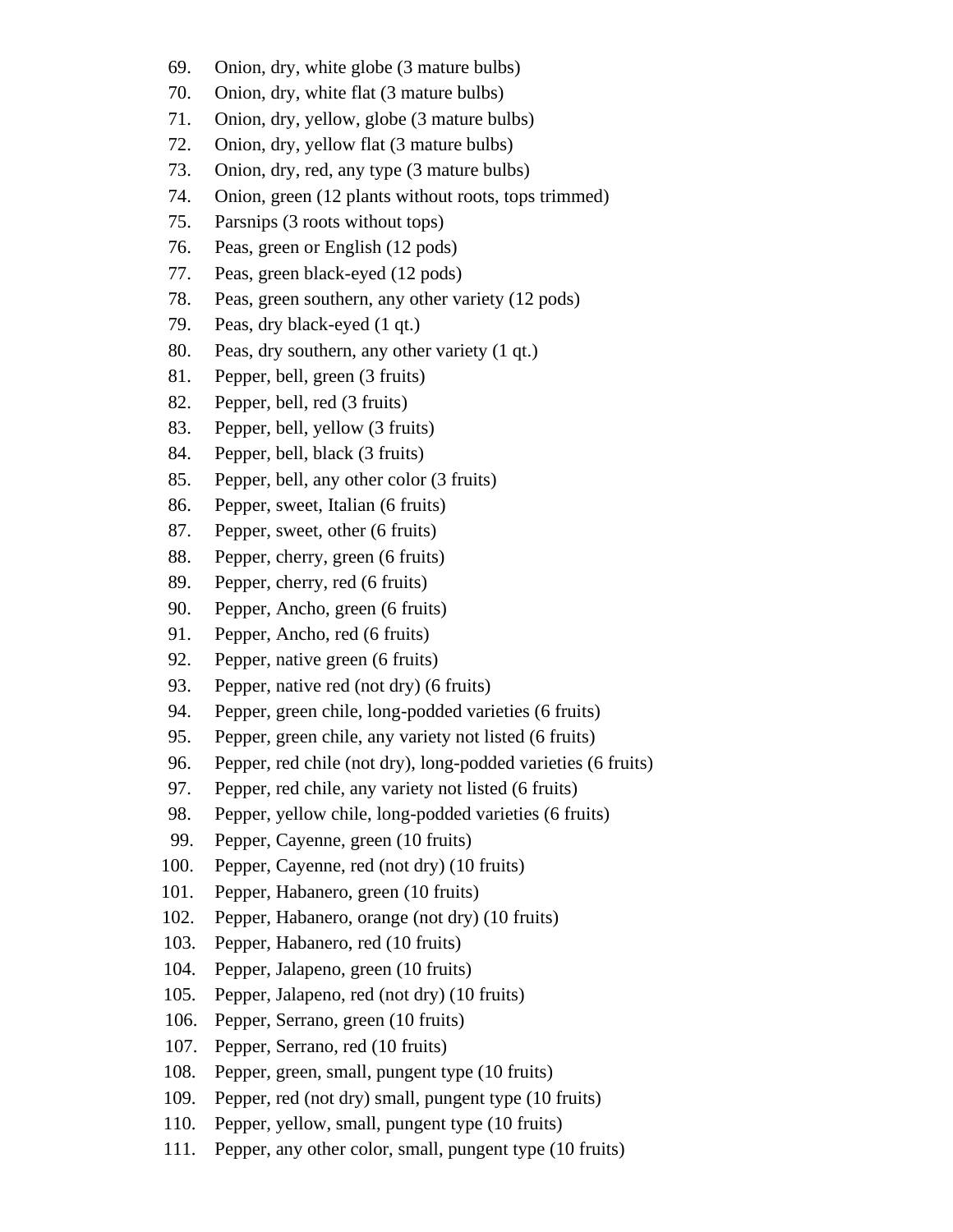- 112. Potato, yellow/gold (5 medium sized tubers)
- 113. Potato, red (5 medium sized tubers)
- 114. Potato, russet (5 medium sized tubers)
- 115. Potato, blue (5 medium sized tubers)
- 116. Potato, fingerling (7 tubers)
- 117. Potato, any other variety or color (5 medium sized tubers)
- 118. Potato, sweet, any variety (5 tubers)
- 119. Pumpkin, large, field type, Mammoth King, Connecticut Fields, etc. (large round, yellow) (1 fruit)
- 120. Pumpkin, Halloween type, medium, round, yellow (1 fruit)
- 121. Pumpkin, pie or sugar type, small to medium, round, flattened at ends, orange-yellow (1 fruit)
- 122. Pumpkin, miniature, yellow (3 fruits)
- 123. Pumpkin, miniature, white (3 fruits)
- 124. Pumpkin, heirloom specialty (1 fruit)
- 125. Radish, diakon (1 root)
- 126. Radishes (3 bunches of 6 roots with tops)
- 127. Rhubarb, any variety (6 stalks)
- 128. Squash, summer, any other variety not listed (3 fruits)
- 129. Squash, summer yellow (crookneck or straightneck) (3 fruits)
- 130. Squash, summer, scallop types (white, yellow or green) (3 fruits)
- 131. Squash, summer, marrow (zucchini, cocozelle, caserta, etc. (3 fruits)
- 132. Squash, winter, banana types (yellow, orange, gray) (1 fruit)
- 133. Squash, spaghetti (1 fruit)
- 134. Squash, winter, Hubbard types (blue, gray, green, yellow) (1 fruit)
- 135. Squash, winter, butternut (1 fruit)
- 136. Squash, winter, buttercup (1 fruit)
- 137. Squash, winter, turban (1 fruit)
- 138. Squash, winter, acorn (1 fruit)
- 139. Squash, winter, any other (not listed above) (1 fruit)
- 140. Swiss chard (bunch of 10 leaves)
- 141. Tomato, large red, round commercial (5 fruits)
- 142. Tomato, red heirloom (5 fruits)
- 143. Tomato, yellow heirloom (5 fruits)
- 144. Tomato, other heirloom (5 fruits)
- 145. Tomato, yellow, commercial (5 fruits)
- 146. Tomato, roma or paste type (5 fruits)
- 147. Tomato, tomatillo with husk (5 fruits)
- 148. Tomato, cherry (12 fruits)
- 149. Tomato, cherry, any other variety or color (12 fruits)
- 150. Tomato, yellow pear (12 fruits)
- 151. Turnip, any variety (3 medium fruits without leaves)
- 152. Watermelon, red flesh, long type, any variety (1 fruit)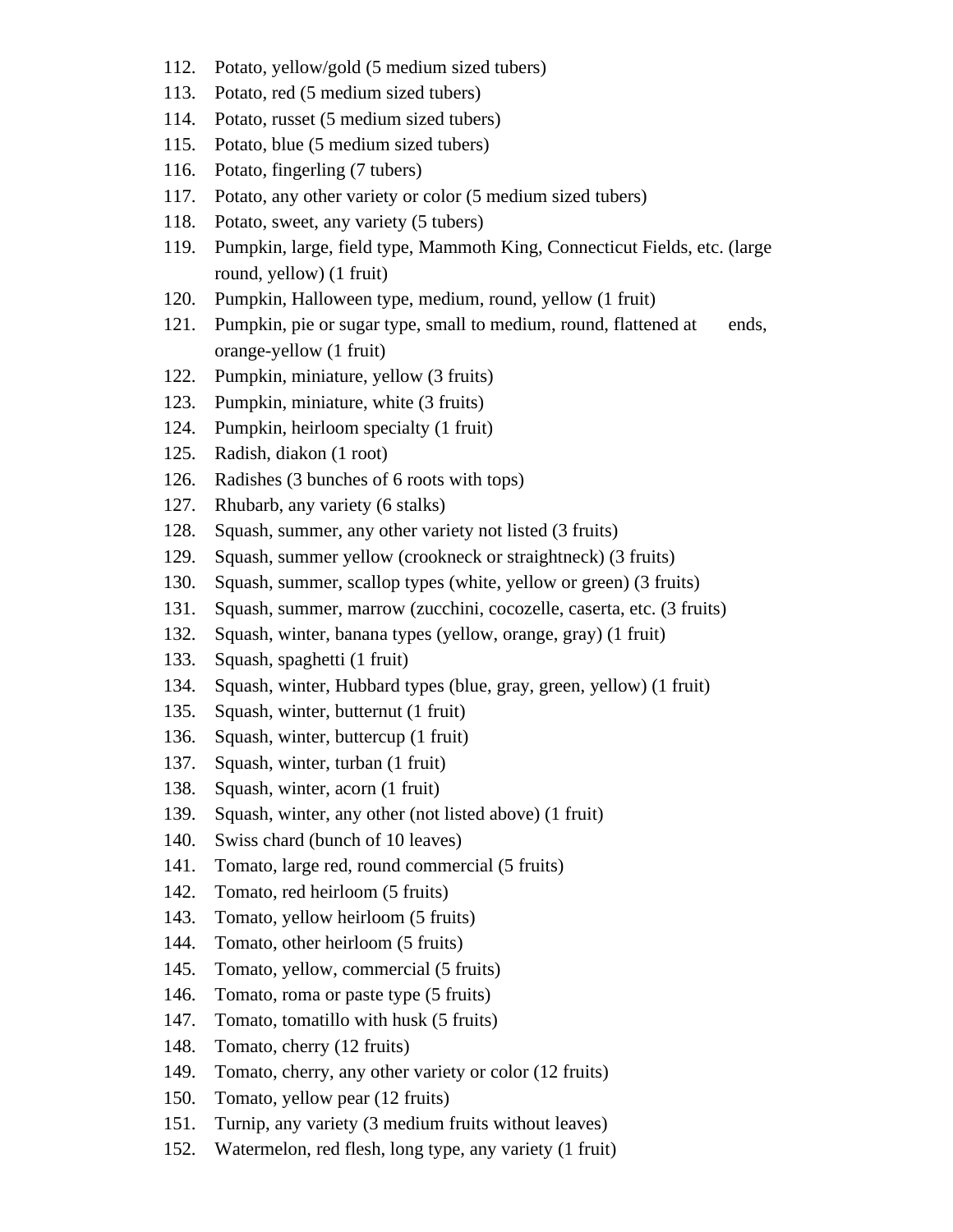- 153. Watermelon, red flesh, round type, any variety (1 fruit)
- 154. Watermelon, not red flesh, any variety (1 fruit)

## **Largest Vegetable Products Section 4 Classes 155-185**

- 155. Beet, table (1 root without top)
- 156. Cabbage (1 round head, trimmed)
- 157. Cabbage (1 flat head, trimmed)
- 158. Carrot (1 root without top)
- 159. Cauliflower (1 fruit)
- 160. Corn, sweet (1 ear in husk)
- 161. Cucumber, not Armenian, (1 fruit)
- 162. Cucumber, Armenian (1 fruit)
- 163. Eggplant (1 fruit)
- 164. Gourd, large birdhouse/bottle type (1 fruit fresh, mature, not dried)
- 165. Gourd, other (1 fruit)
- 166. Melon, Native (1 fruit)
- 167. Melon, Cantaloupe, (1 fruit)
- 168. Melon, Honeydew, (1 fruit)
- 169. Onion, dry globe (1 bulb, any color)
- 170. Onion, dry flat (1 bulb, any color)
- 171. Pepper, bell (1 fruit, any color)
- 172. Pepper, long green (1 fruit)
- 173. Pepper, long red (not dry) (1 fruit)
- 174. Potato, any variety (1 tuber)
- 175. Potato, sweet, any variety (1 tuber)
- 176. Pumpkin, Atlantic Giant, Hungarian Mammoth Type, (1 fruit)
- 177. Pumpkin, any variety (1 fruit)
- 178. Squash, summer, any variety (1 fruit)
- 179. Squash, winter, banana type, (1 fruit)
- 180. Squash, winter, Hubbard type, (1 fruit)
- 181. Squash, winter, any other variety (1 fruit)
- 182. Tomato, any variety (1 fruit)
- 183. Turnip (1 root without leaves)
- 184. Watermelon, long type (1 fruit)
- 185. Watermelon, round type (1 fruit)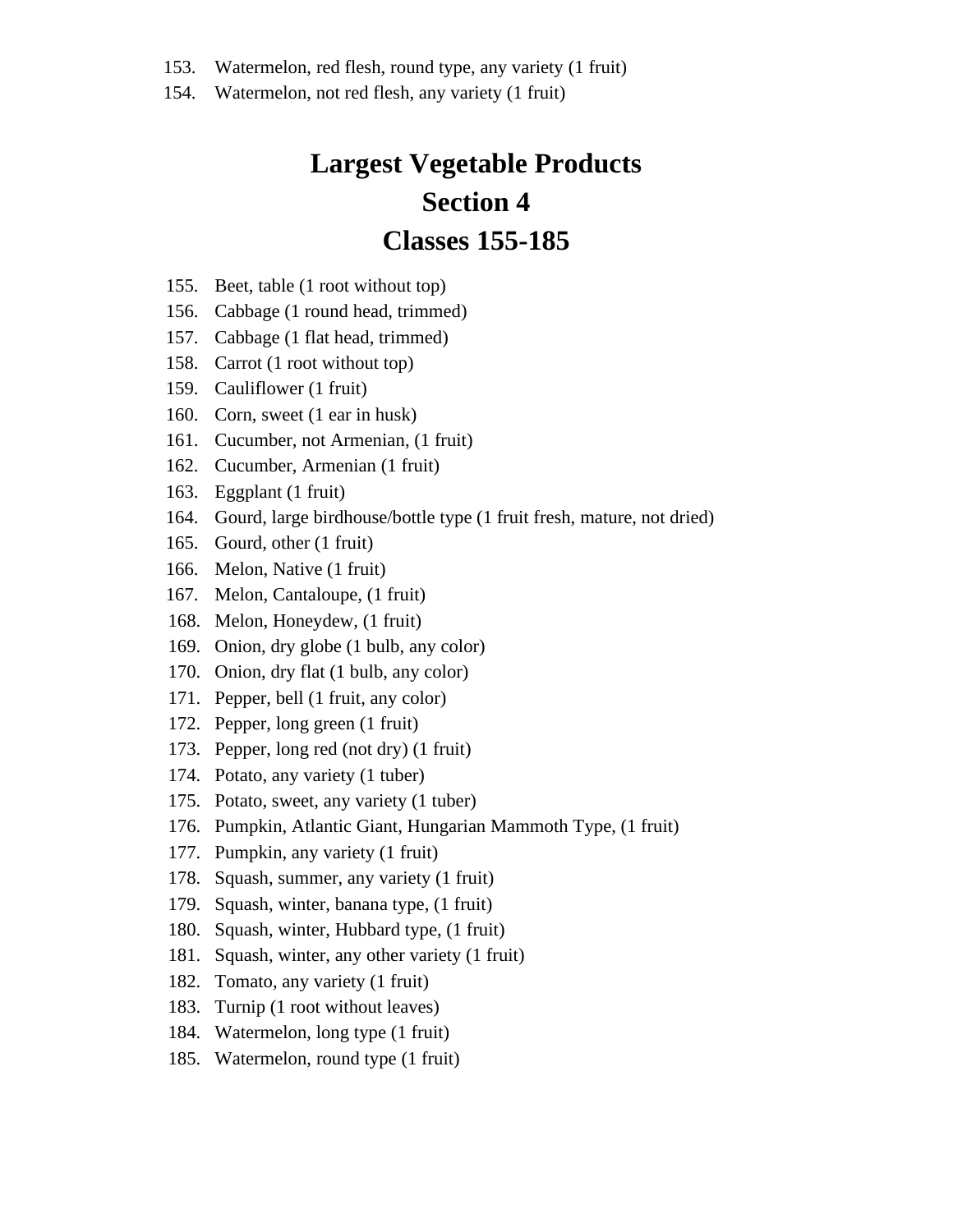# **Fresh Cut Herbs Section 5 Classes 186-202**

#### **1 bunch of 5 stems, 6"-12" long (Entries will be disposed of when too wilted)**

- 186. Basil, large leaf
- 187. Basil, fine leaf
- 188. Basil, not green
- 189. Catnip
- 190. Cilantro
- 191. Dill
- 192. Lavender
- 193. Lemongrass
- 194. Lemon Verbena
- 195. Marjoram
- 196. Mint (including spearmint, peppermint, chocolate mint, etc.)
- 197. Oregano
- 198. Parsley
- 199. Rosemary
- 200. Sage
- 201. Tarragon
- 202. Thyme

# **Special Shapes Section 6 Class 203**

Odd and interesting shapes, any vegetable or fruit. Judges will pick their favorite.

| <b>Premiums:</b> | 1st            | 2nd     | 3rd    |
|------------------|----------------|---------|--------|
|                  | \$15.00 $\&$   | \$10.00 | \$5.00 |
|                  | <b>Rosette</b> |         |        |